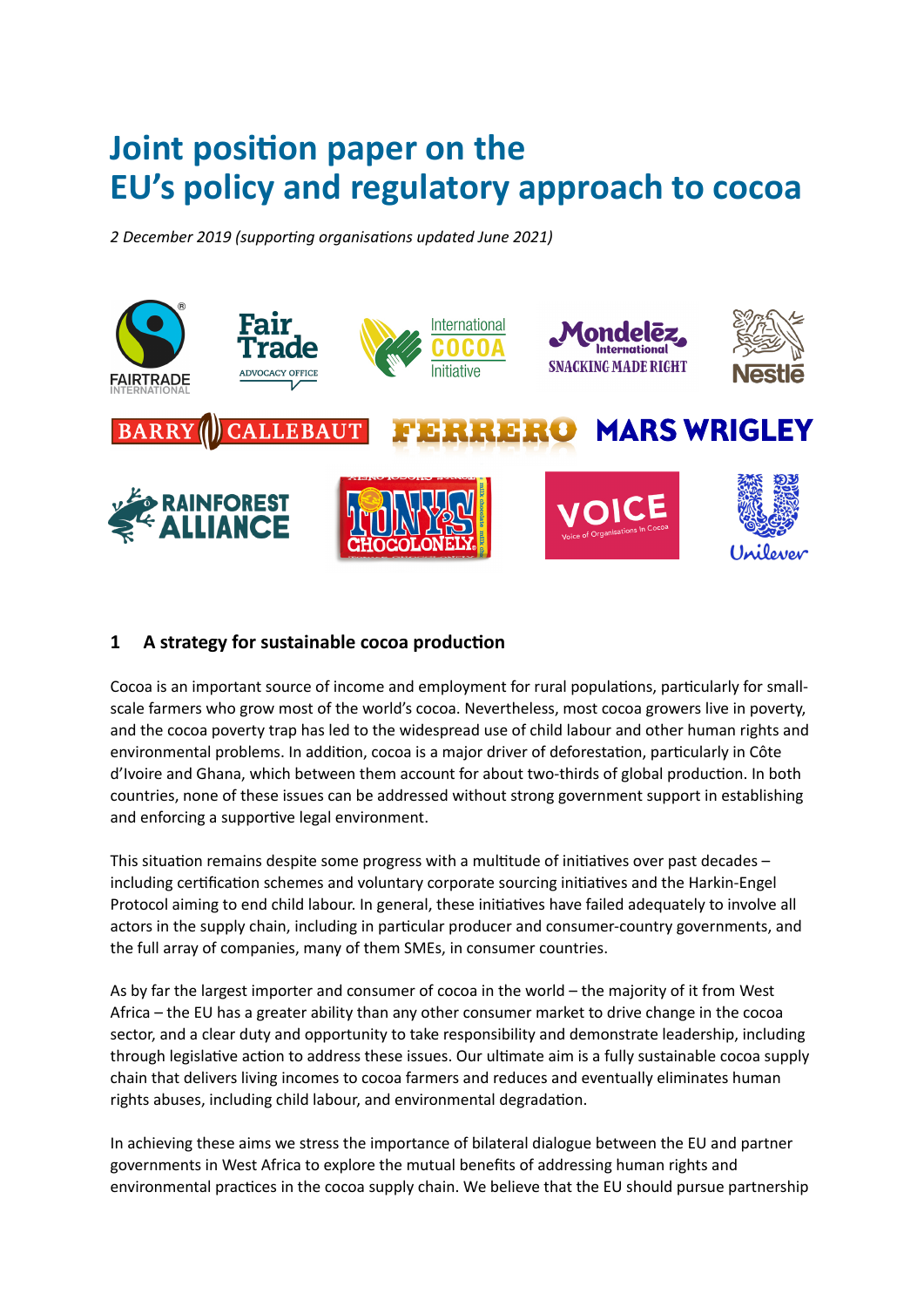with the governments of cocoa-producing countries, industry and civil society in order to agree multistakeholder frameworks for action, with clear recognition of the responsibilities of different actors in the creation of a sustainable cocoa supply chain.

In particular, as essential parts of the overall strategy, the EU should:

- Aim to negotiate bilateral agreements with cocoa origin governments to create the frameworks necessary to achieve this aim, and provide financial support to those governments to do so.
- Establish a regulatory and policy framework within the EU to encourage sustainable cocoa production, support consumer trust and help sustain market demand for cocoa from West Africa over the long term.

This is consistent with the views of EU citizens, as indicated in an EU-wide opinion poll in May 2019, which found that 87 per cent agreed that 'new laws are needed to ensure the products sold in European Union countries do not contribute to global deforestation'.

# **2 Encouraging sustainable cocoa production: the case for EU due diligence regulation**

An essential component of the regulatory and policy framework designed to secure the long-term sustainability of the cocoa supply chain is an EU regulation placing a due diligence obligation on all companies that place cocoa or cocoa products on the EU market.

We believe that this is necessary in order to achieve sector-wide change; to create a level playing field and consistency for companies operating in the sector; to identify the actions necessary to remove unsustainable practices; and to hold all actors accountable for any failure to apply due diligence in their supply chain, consistent with international standards, to identify and address adverse impacts on human rights and the environment. It would benefit producer countries by reinforcing their efforts to improve governance and establish a sustainable cocoa sector for the long term.

An EU-wide regulation would have benefits for companies in the cocoa supply chain, providing a common framework through which they can show how they are seeking to identify and mitigate human rights and environmental risks. It would eliminate free riders and close loopholes, ensuring a level playing field for all companies. In addition, predictability and consistency with a single EU jurisdictional approach – rather than with many different systems at member-state level – would significantly increase legal certainty for companies and enhance the possibility to act at scale and in a consistent manner among different actors of the supply chain.

Due diligence approaches are increasingly a feature of legislation within the EU and its member states. Examples include the commodity-specific approach of the EU Timber Regulation ((EU)995/2010) and Conflict Minerals Regulation ((EU)2017/821) and the broader corporate due diligence obligation of the French Devoir de vigilance des sociétés mères et des entreprises donneuses d'ordre (Due diligence of corporations and main contractors) law of 2017 and the Dutch Child Labour Due Diligence Act of 2019. We outline below the elements that we believe would need to be included – whatever the form of the legislation – in order to ensure effective due diligence in the cocoa supply chain.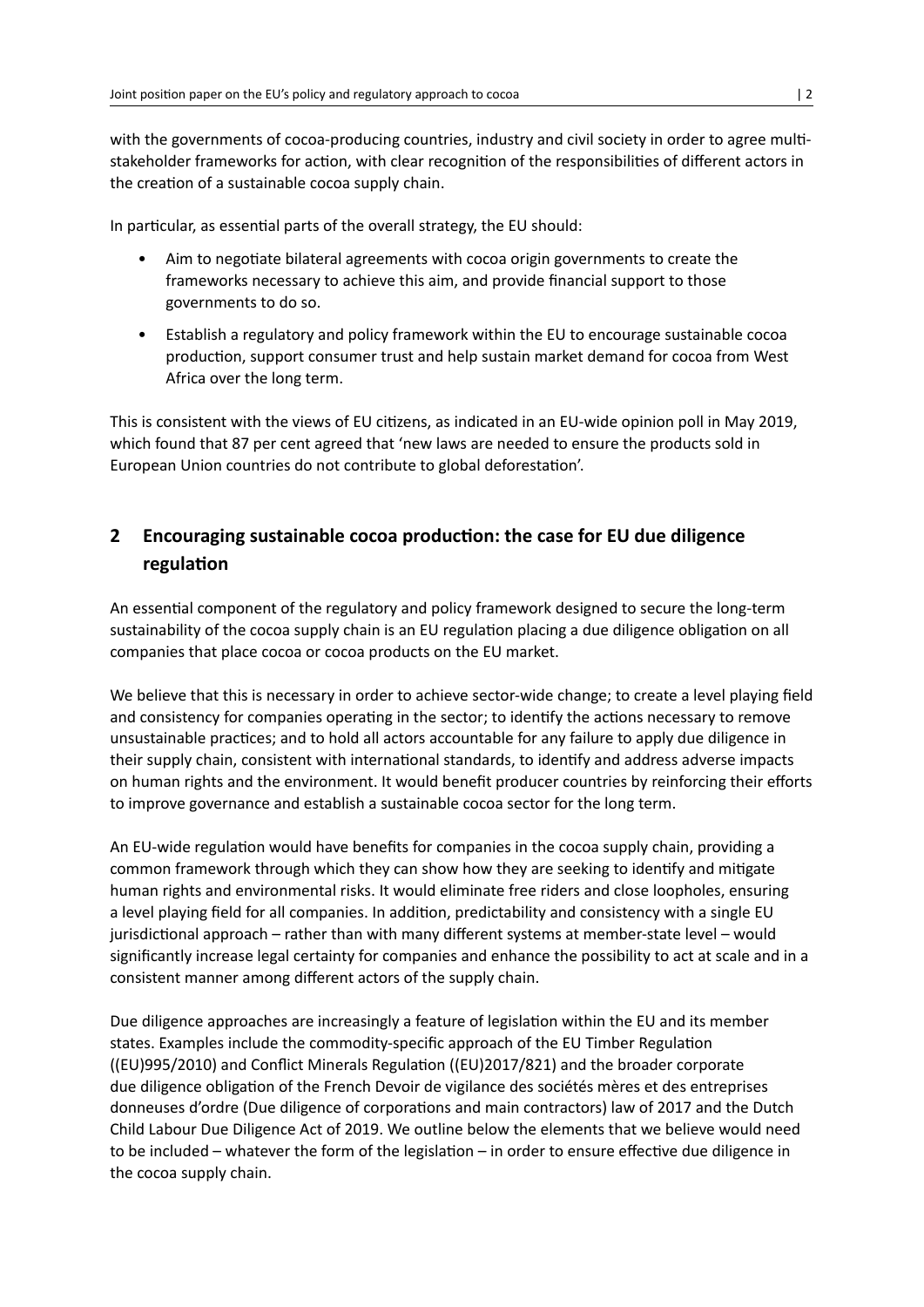# **3 The due diligence obligation**

The due diligence obligation should be rooted in the UN Guiding Principles on Business and Human Rights, adopted by the UN Human Rights Council in 2011. The Guiding Principles are based on the three pillars of the 'Protect, Respect and Remedy' Framework:

- 1. States' existing obligations to respect, protect and fulfil human rights and fundamental freedoms.
- 2. The role of business enterprises as specialised organs of society performing specialised functions, required to comply with all applicable laws and to respect human rights.
- 3. The need for rights and obligations to be matched to appropriate and effective remedies when breached.

As well as human rights, the regulation should deal with the other negative characteristics associated with cocoa production, including deforestation and weaknesses in governance and law enforcement. We therefore propose that the due diligence obligation should aim to ensure:

- 1. Respect for the laws of the producer country, including in particular laws relating to: human rights; forced labour and child labour; employment conditions, such as working hours and health and safety conditions; rights of ownership and access to land; and environmental protection, including in particular the protection of forests. Where the standards in international law exceed those in national laws, companies will seek to meet the spirit of the international standard.
- 2. Respect for internationally recognized human rights, including the ILO core conventions, and respect for land rights consistent with the principles in the Voluntary Guidelines on the Responsible Governance of Tenure.
- 3. Respect for high standards of environmental sustainability, particularly relating to the protection of forests, such as a prohibition on deforestation, the protection of high conservation value and high carbon stock forests, and requirements for new planting.

The due diligence expectations should be based on the UN Guiding Principles on Business and Human Rights. Other potential sources such as the OECD‐FAO Guidance for Responsible Agricultural Supply Chains and the national frameworks for action agreed under the Cocoa and Forests Initiative could provide additional guidance.

# **4 Implementing the due diligence obligation**

The OECD's Due Diligence Guidance for Responsible Business Conduct has described the steps involved in implementing a due diligence obligation. Companies are required to:

- 1. Embed responsible business conduct into their policies and management systems.
- 2. Identify and assess the risks of actual and potential adverse impacts associated with the enterprise's operations, products or services.
- 3. Cease, prevent and mitigate adverse impacts.
- 4. Track implementation and results.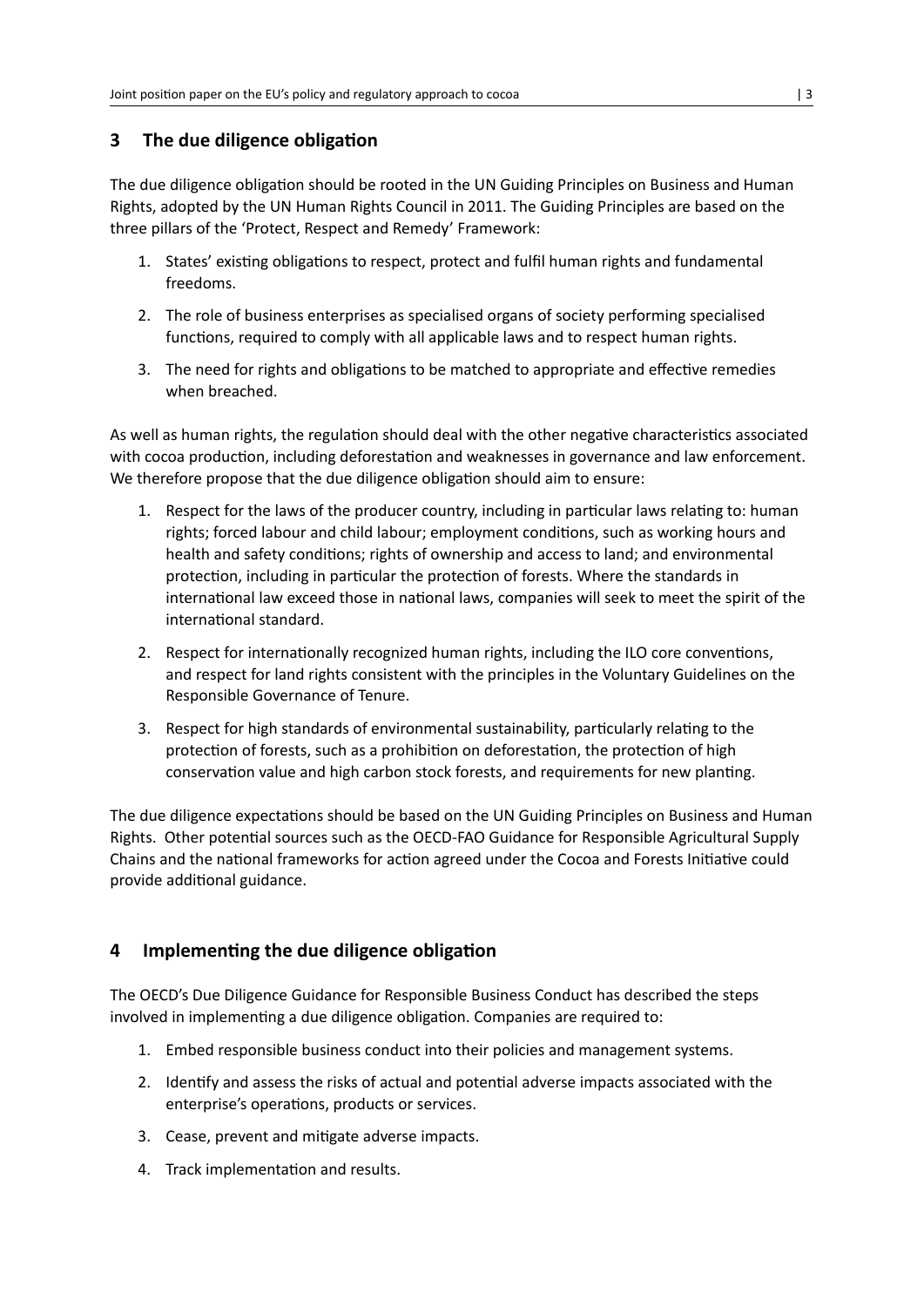- 5. Communicate how impacts are addressed.
- 6. Provide for or cooperate in remediation when appropriate.

The due diligence regulation, and accompanying guidance, should set out how these requirements should be applied to the cocoa sector. A helpful model is provided by the Child Labour Guidance Tool created jointly by the ILO and International Organisation of Employers (IOE), which explains how companies can fulfil the due diligence obligations of the UN Guiding Principles with respect to child labour.

If the legislation features a non-sector-specific approach to corporate due diligence (like the French Devoir de vigilance law), specific guidance for cocoa supply chains should be developed to accompany it.

In accordance with the elements listed above, the regulation should require companies to provide for or cooperate with remediation mechanisms when appropriate, based on their connection to the impact; as described in the OECD Guidelines for Responsible Business Conduct, these provide routes through which impacted stakeholders, rights-holders and their representatives can bring complaints to the attention of companies and seek to have them addressed through a variety of non-judicial and judicial mechanisms. In practice, some companies in the cocoa sector already possess elements of such systems, particularly where child labour is detected.

The application of the due diligence system should encourage companies to disclose issues and risks in their supply chains, and to demonstrate the steps they are taking to address them (in cooperation with other stakeholders in the supply chain), rather than encouraging them simply to abandon or avoid high-risk sources of cocoa. The absence or lack of a legally compliant company due diligence system should carry legal consequences which should be proportionate and dissuasive; this will help ensure that the due diligence system drives real change in the sector.

The regulation should also include a requirement on companies to subject their due diligence systems to independent third-party audit, through mechanisms that respect the audit principles of independence, competence and accountability, set out in the OECD Due Diligence Guidance, thereby encouraging them to develop adequate systems of due diligence. (Such an obligation is included in the EU Conflict Minerals Regulation.)

## **5 Reporting obligation**

In addition to the core due diligence obligation outlined above, companies should be required to publish annual reports describing the design of their due diligence systems, including their procedures for risk analysis, risk mitigation and remediation, and information on implementation and outcomes. Various models for such reporting already exist; for example, a reporting obligation is included in the EU Conflict Minerals Regulation and the French Devoir de vigilance law.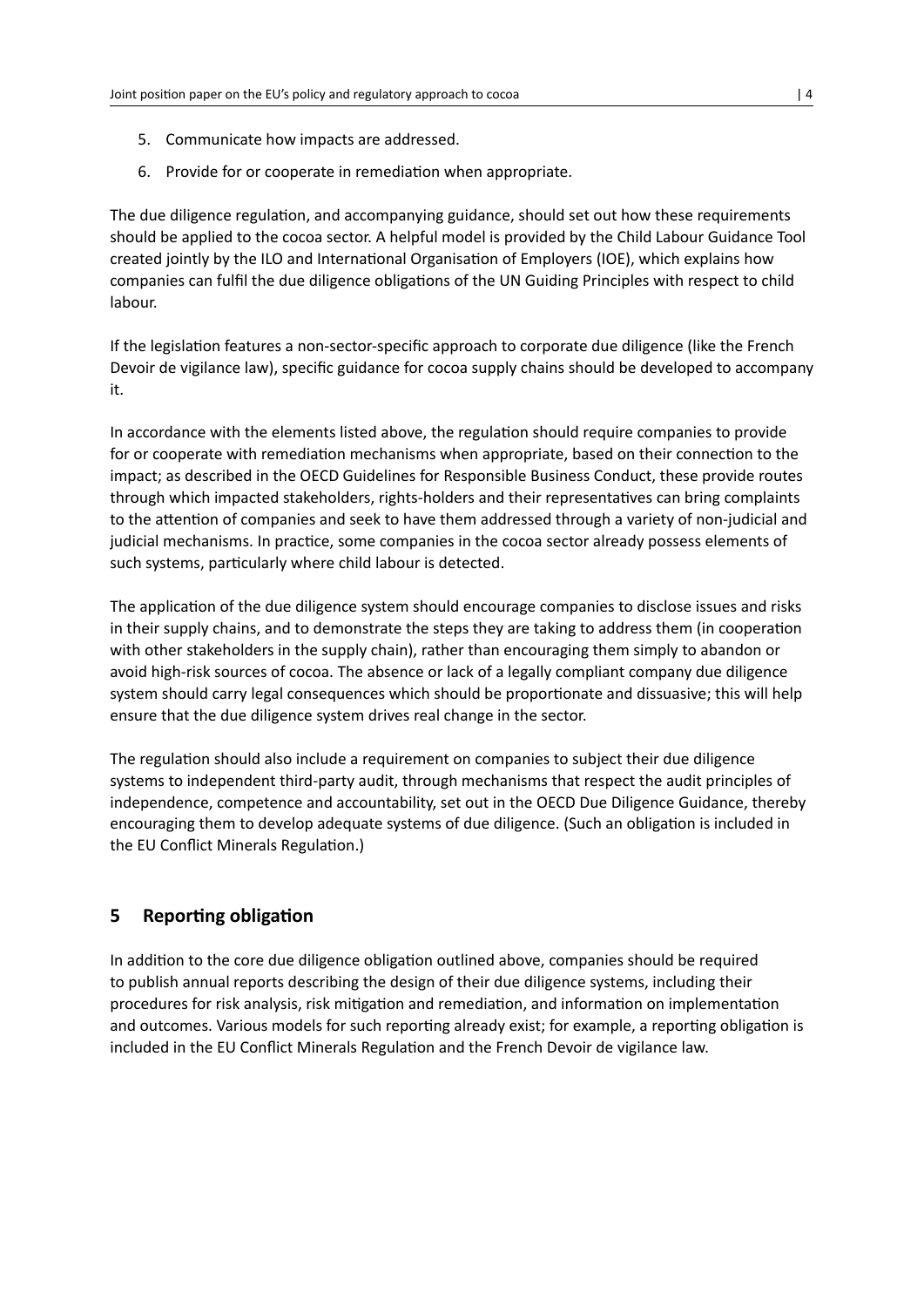# **6 Scope of the regulation**

The regulation should apply to all companies placing cocoa and cocoa products on the EU market, including those that import, process and sell cocoa and cocoa products. The regulation should apply to companies regardless of where they are based or registered or their legal form or size.

While all companies should play their part in establishing due diligence throughout the supply chain, we recognise that smaller companies are likely to possess much simpler supply chains and are less likely to be the initial importers of cocoa beans to the EU market. We do not believe, however, that they should be exempted from the due diligence obligation. In a very fragmented end market, the inclusion of smaller players is key to both large-scale impact and consumer trust.

In order to fulfil their due diligence obligation, companies placing cocoa and cocoa products on the EU market would benefit from information about the conditions and location of production throughout the supply chain, down to the cocoa farm level. In practice, therefore, this is likely to require the introduction of national traceability systems for cocoa beans in producer countries. We note that the producer-country signatories to the Cocoa and Forests Initiative have already committed themselves to introducing such national traceability systems. The EU should help to support the development of such national traceability systems, as part of the framework agreements discussed below.

If a commodity-specific approach is adopted for legislation (as in the EU Timber and Conflict Minerals Regulations), we recognise the drawbacks in legislating commodity by commodity. It should be possible to legislate instead for a list of named commodities, with implementation phased by commodity, perhaps starting with cocoa.

# **7 Partnerships with producer governments for sustainable cocoa**

We recognise that, in isolation, a due diligence system will only be effective if it is coupled with a wider EU strategy that creates the enabling environment required to make progress on sustainable cocoa farming within cocoa-producing countries.

Therefore, as a prerequisite for the effectiveness of any due diligence system and legislation in creating impact on the ground in cocoa-producing countries, the EU will need to negotiate framework agreements with the governments of relevant cocoa-producing countries, including time-bound deliverables where appropriate, focusing on:

- Land and forest governance: including defining and clarifying the land and tree tenure rights of cocoa farmers, consistent with international good practice, and increasing participation in, and the transparency of, decisions over land use, cocoa production and forest protection.
- Law enforcement: improving the capacity of enforcement agencies and the judicial system to enforce existing laws.
- Traceability: introducing a mandatory national traceability system for cocoa beans from all origins.
- Child labour: strengthening the ability of government to protect children and improve their access to good-quality education, health care, clean water and better nutrition.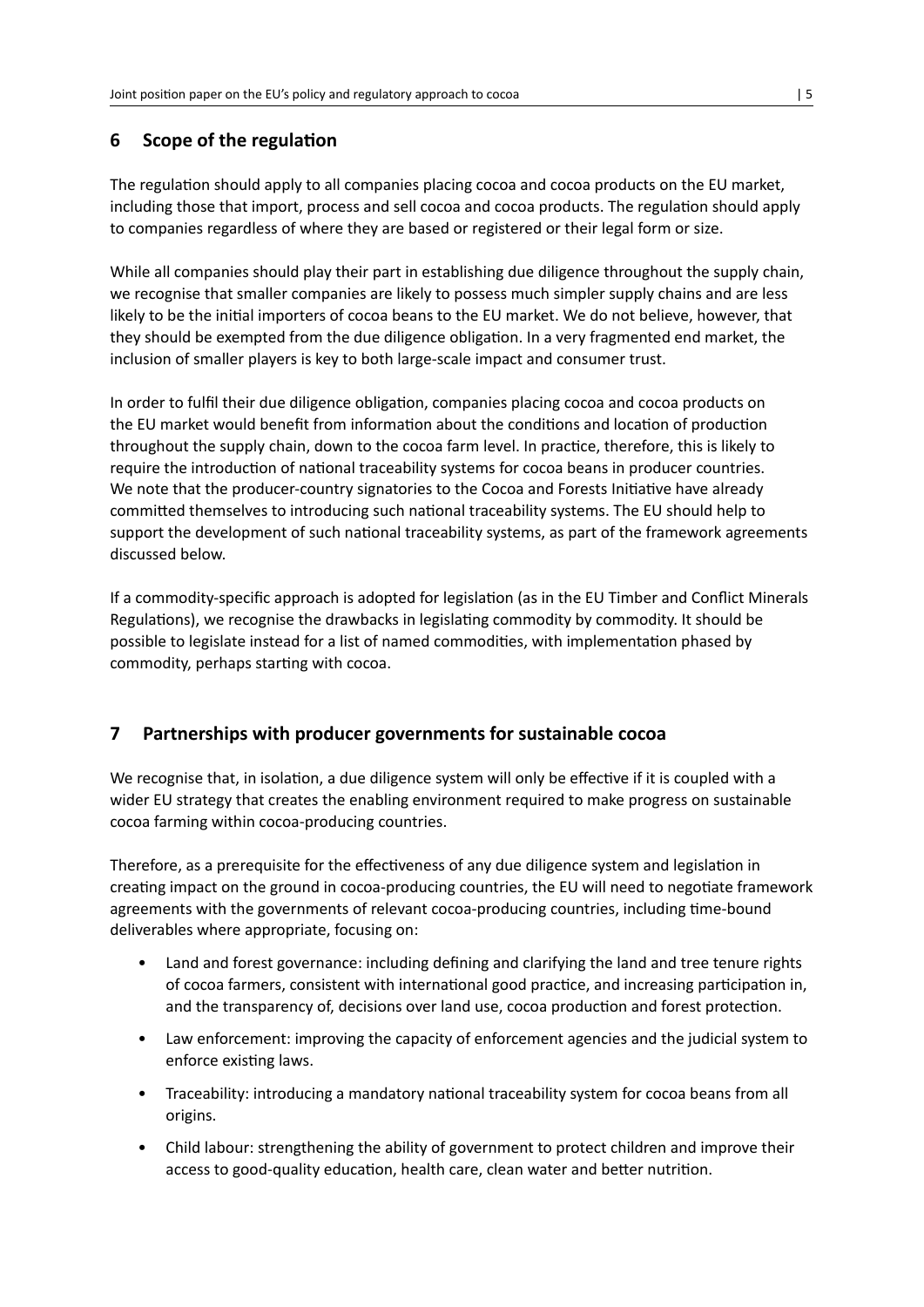- Forced labour and trafficking: strengthening the ability of government to protect children and adults, including vulnerable migrant populations.
- Deforestation: supporting the implementation of the Cocoa and Forests Initiative commitments in Côte d'Ivoire and Ghana (and in other cocoa-producing countries where relevant), in order to prevent over-production, including ending the growing of cocoa in protected forest areas, ensuring legal protection for trees and forests outside protected areas and encouraging the uptake of agroforestry techniques.
- Land use planning and inter-ministerial coordination: encouraging the development of national land-use planning systems to clarify which areas are for cocoa production and which for forest protection, and improving coordination between the agriculture and forest ministries to ensure a set of coherent aims.
- Agricultural policy: encouraging the development of long-term national cocoa sector policies that include objectives beyond simply production levels, supporting cocoa farmers to improve productivity on existing farm land and diversify their farms, and offering farmers opportunities other than cocoa production.
- Monitoring: systems for tracking the impacts of the steps taken on those most vulnerable, especially the smallholder farmers who supply most of the world's cocoa.

The agreements should also cover the provision of technical and capacity-building assistance from the EU in implementing these measures.

# **8 Timeline**

The need for action is urgent. We welcome the publication, in July 2019, of the Communication on Stepping up EU Action to Protect and Restore the World's Forests, and in particular its commitment to 'assess additional demand-side regulatory and non-regulatory measures to ensure a level playing field and a common understanding of deforestation-free supply chains, in order to increase supply chain transparency and minimise the risk of deforestation and forest degradation associated with commodity imports in the EU'.

In line with this commitment, we call on the EU to begin a consultative process around our proposals for an EU-wide due diligence regulation within its first hundred days, aiming for a draft regulation to be published no later than the end of 2020.